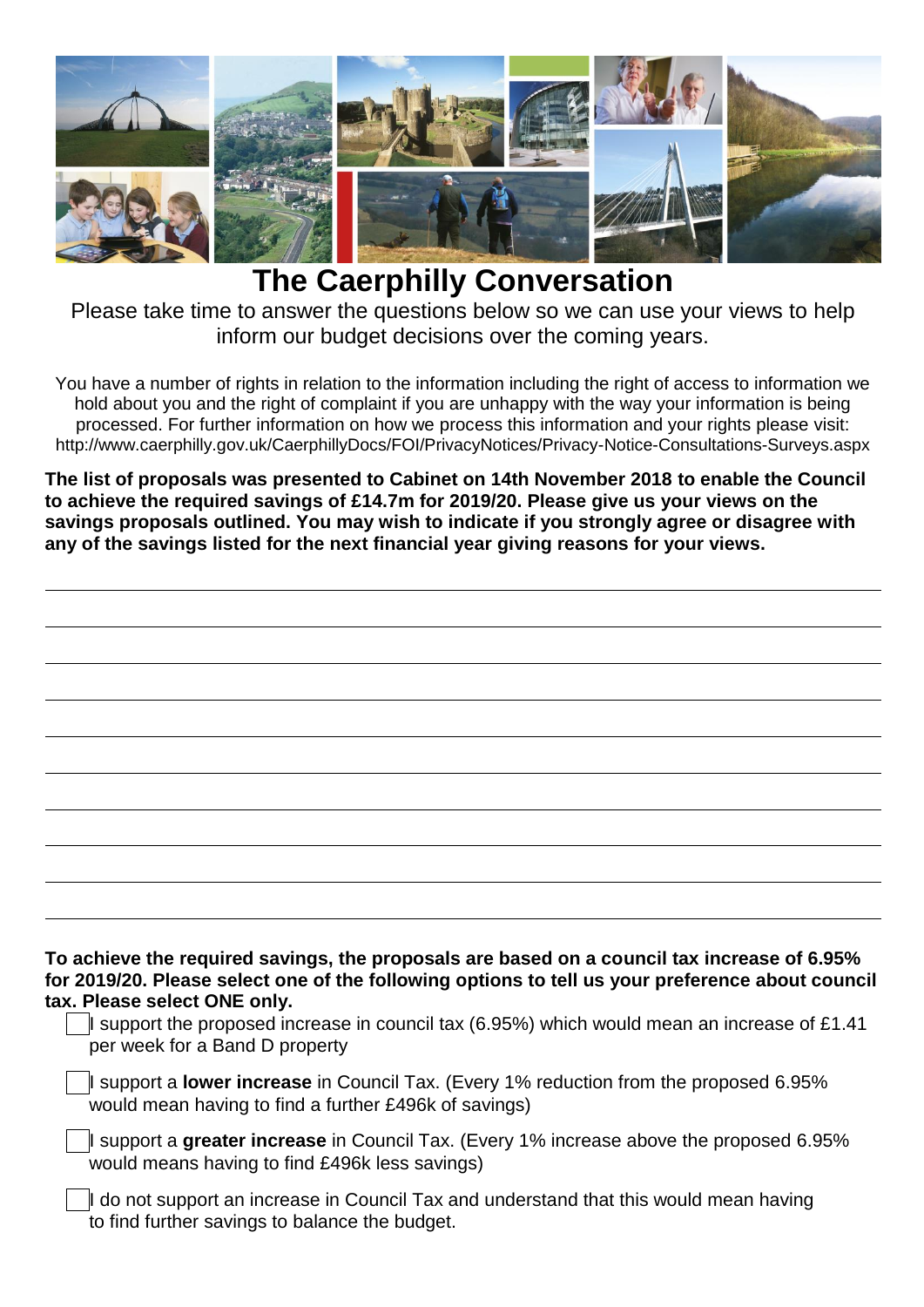**If you feel that the proposed budget cuts in a specific area will affect you as an individual (positively or negatively) because of any of the following (your ethnic origin, sex, age, marital status, sexual orientation, disability, gender reassignment, religious beliefs or non-belief, use of Welsh language, BSL or other languages, nationality or responsibility for any dependents) please give details below.** 

**Please let us have any ideas you may have about how we can limit the impact of any of these proposals on you and your community.**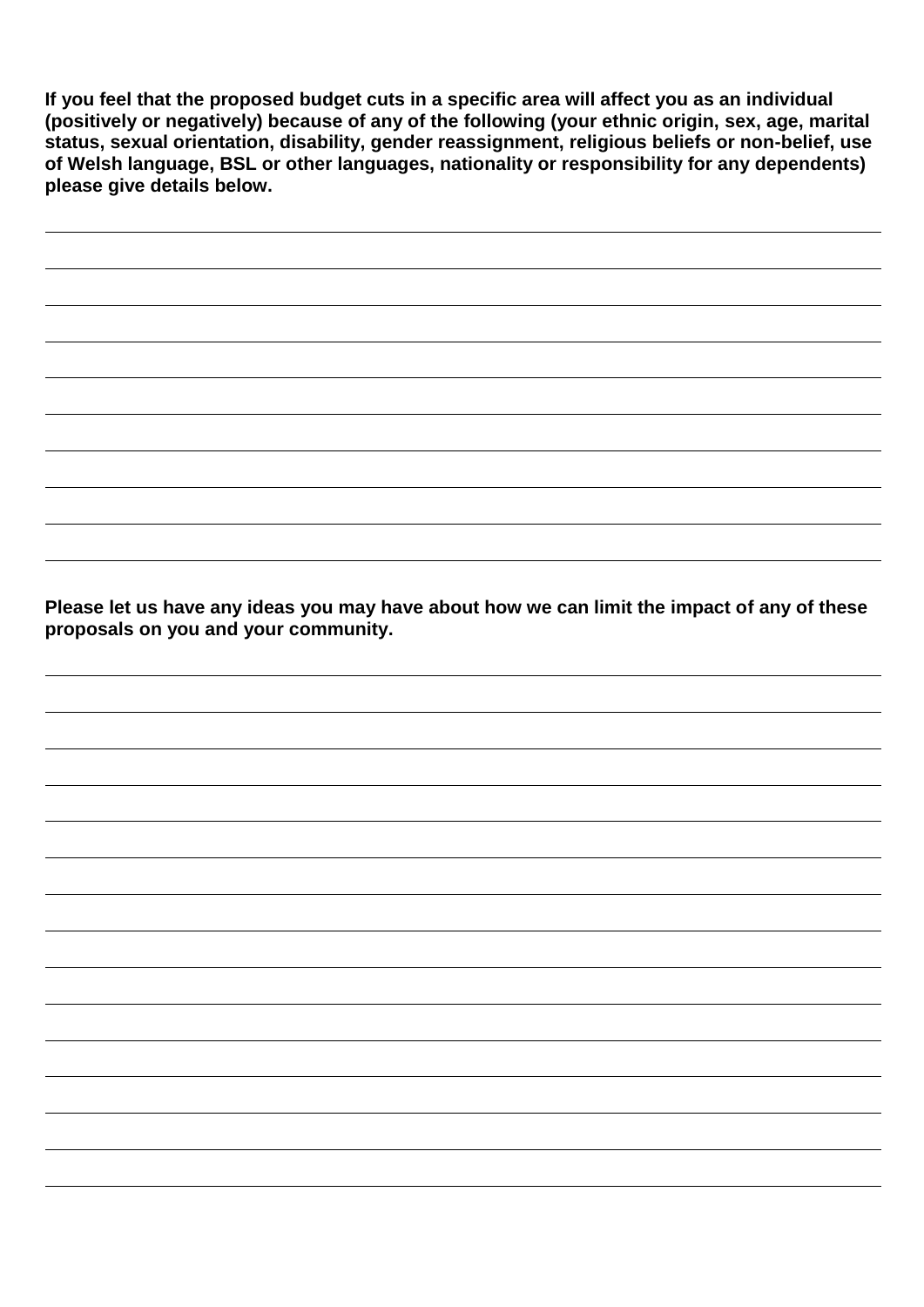**Looking forward to 2020 and beyond, please tell us if you have any suggestions for areas of spending that could be reduced, removed, or that service users could be charged for.**

**Reduce spending on**

**Remove spending completely on**

## **Charge for**